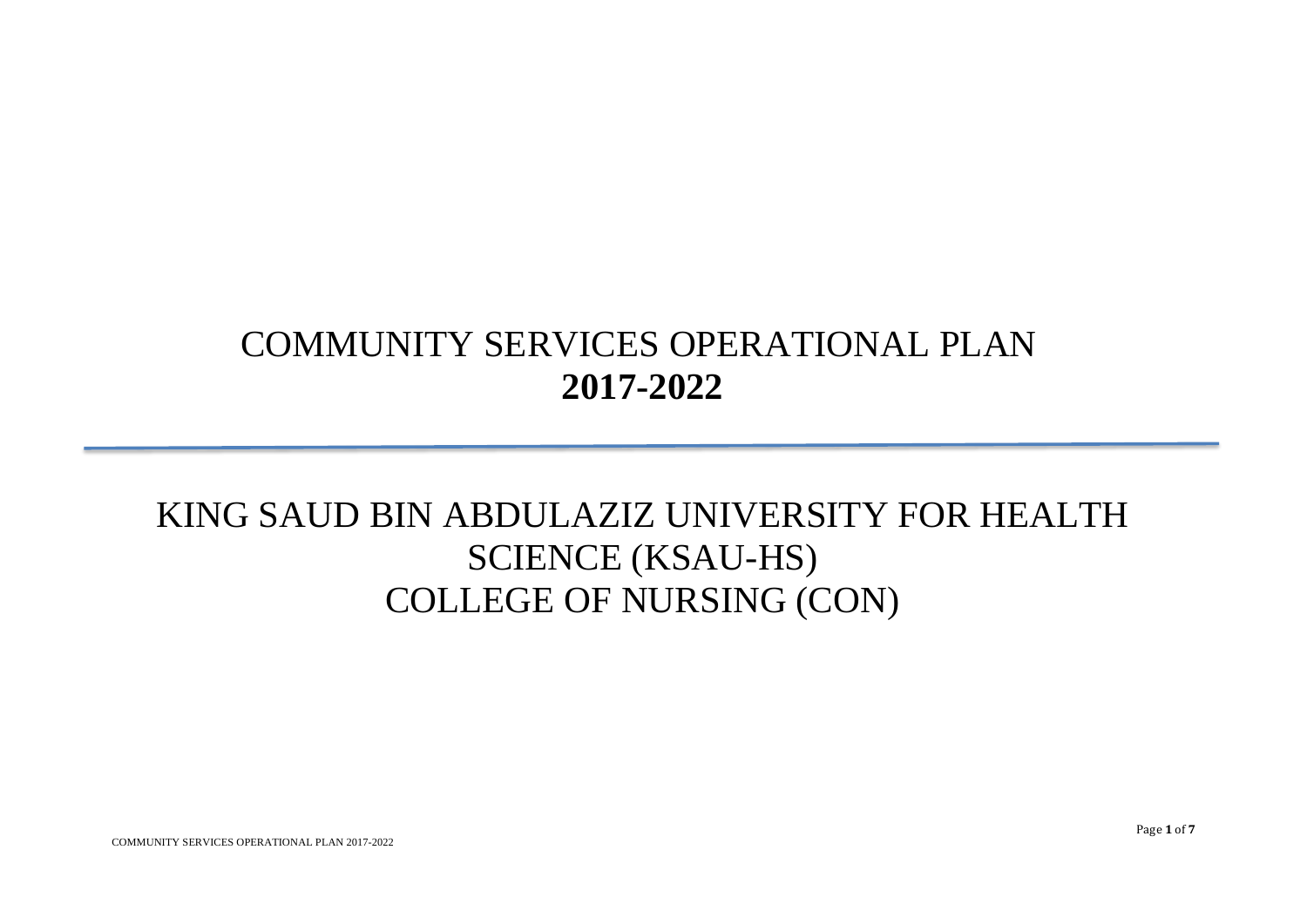| <b>Objectives</b>                                                                                                                                  | <b>Project/Initiatives</b>                                                     | <b>Actions</b>                                                                                                                                                                                                                                                                                                                                                                                                                                                                                                                               | <b>Requirements</b><br>Resources/<br><b>Supporting</b>                                                                                                                                                                                                                                                     | <b>Primary</b><br><b>Responsible</b>                                                                          | <b>KPI</b>                                                                                                                                                                                                                                       | <b>KPI</b><br><b>Target</b> | Completion<br><b>Date</b> |
|----------------------------------------------------------------------------------------------------------------------------------------------------|--------------------------------------------------------------------------------|----------------------------------------------------------------------------------------------------------------------------------------------------------------------------------------------------------------------------------------------------------------------------------------------------------------------------------------------------------------------------------------------------------------------------------------------------------------------------------------------------------------------------------------------|------------------------------------------------------------------------------------------------------------------------------------------------------------------------------------------------------------------------------------------------------------------------------------------------------------|---------------------------------------------------------------------------------------------------------------|--------------------------------------------------------------------------------------------------------------------------------------------------------------------------------------------------------------------------------------------------|-----------------------------|---------------------------|
| Continue and<br>expand<br>partnership<br>between<br>nursing<br>students and<br>community<br>stakeholders<br>to enhance<br>social<br>responsibility | 1. Market and<br>raise<br>community<br>awareness about<br>nursing<br>programs. | Allocate awareness booths<br>managed by the students in:<br>Academic institutions such<br>a)<br>as schools and universities<br>Community rehabilitation<br>b)<br>organizations<br>Hospitals and medical<br>$\mathbf{c}$ )<br>centres.<br>2. Prepare unified materials that<br>have information about the<br>BSN and MSN program be<br>used in community activities<br>Establish onsite orientation<br>3.<br>visits to CON regarding the<br>BSN.<br><b>Establish onsite orientation</b><br>4.<br>visits to CON regarding the<br>MSN programs. | Dean<br>$\blacksquare$<br>Associate/Assis<br>tant dean of<br>clinical affairs<br>$\blacksquare$<br>Community<br>activity<br>leader/faculty<br>Students affairs<br>Media services<br>(for printing)<br>unified<br>resources)<br>IT services<br>Executive<br>management<br>support<br><b>Public Relation</b> | $\blacksquare$ Community<br>Service<br>Committee<br>Chairperson<br>• Community<br>Service Unit<br>Chairperson | $\blacksquare$ Percentage<br>of<br>community<br>awareness<br>events about<br>nursing<br>programs<br>and<br>profession.<br>$\blacksquare$ Percentage<br>of<br>community<br>activities<br>delivered by<br>students and<br>supervised<br>by faculty | 50%<br>80%                  | 2021-2022                 |
| 2.                                                                                                                                                 | Engage alumni<br>in community<br>activities.                                   | Establish a community<br>service portal link in the<br>alumni page within CON<br>website.<br>Integrate a rewarding system<br>2.<br>as a strategy to enhance the                                                                                                                                                                                                                                                                                                                                                                              | Chairperson of<br>alumni unit<br>IT services<br>$\blacksquare$                                                                                                                                                                                                                                             | $\blacksquare$ Community<br>Service Unit<br>Chairperson<br>Alumni unit<br>Chairperson.                        | Percentage of<br>community<br>activities with<br>alumni<br>involvement.                                                                                                                                                                          | 10%                         | 2018-<br>2019             |

**Goal 3:** *Facilitate College of Nursing involvement in services that promote community health and engagement in social responsibility.*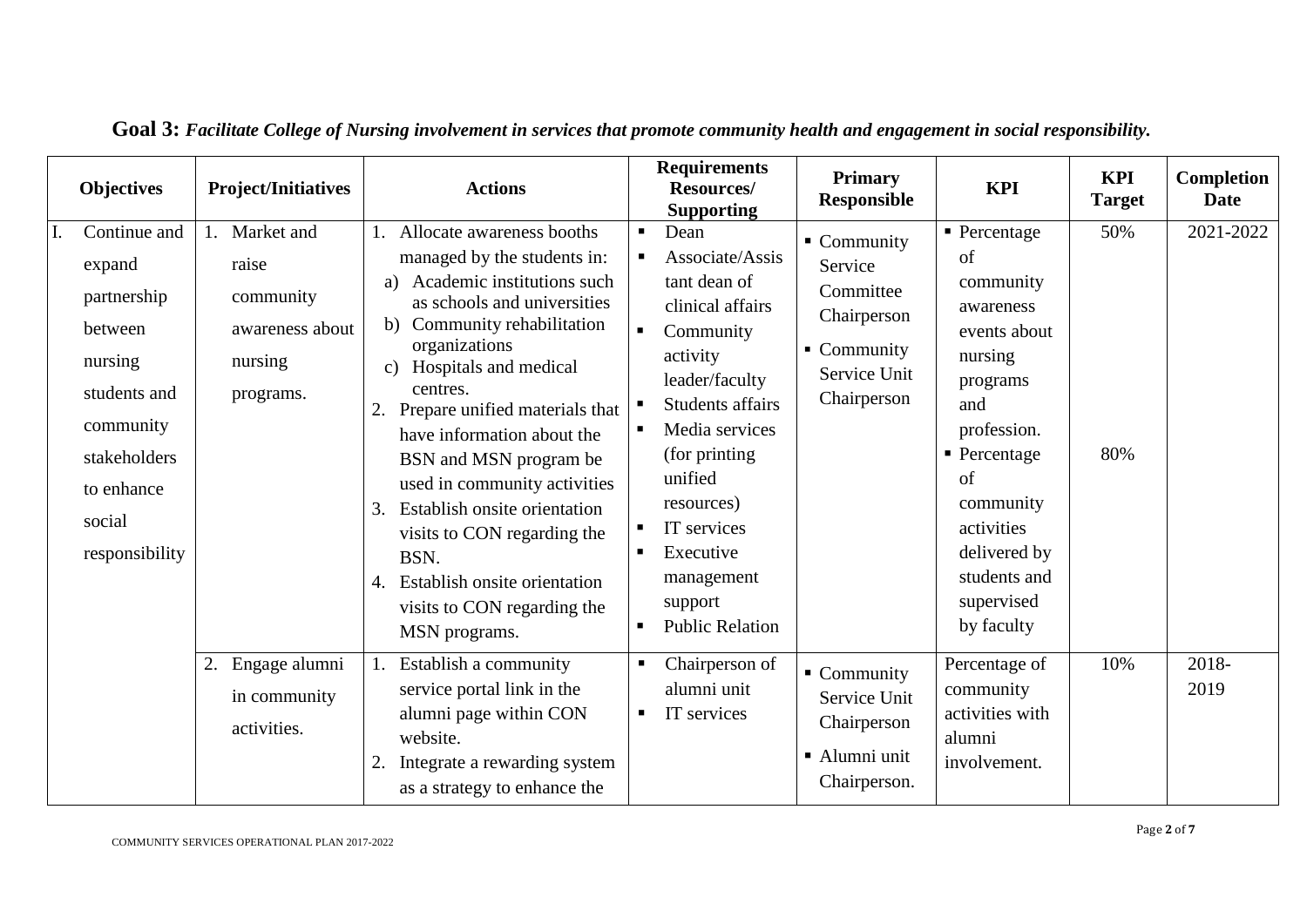| <b>Objectives</b>                                                                                                     | <b>Project/Initiatives</b>                                                                                                  | <b>Actions</b>                                                                                                                                                                                                                                                                                                                                              | <b>Requirements</b><br>Resources/<br><b>Supporting</b>                                                                                                                                                                             | <b>Primary</b><br><b>Responsible</b>                                                                                                                                                       | <b>KPI</b>                                                                                                                                                                                                             | <b>KPI</b><br><b>Target</b> | <b>Completion</b><br><b>Date</b> |
|-----------------------------------------------------------------------------------------------------------------------|-----------------------------------------------------------------------------------------------------------------------------|-------------------------------------------------------------------------------------------------------------------------------------------------------------------------------------------------------------------------------------------------------------------------------------------------------------------------------------------------------------|------------------------------------------------------------------------------------------------------------------------------------------------------------------------------------------------------------------------------------|--------------------------------------------------------------------------------------------------------------------------------------------------------------------------------------------|------------------------------------------------------------------------------------------------------------------------------------------------------------------------------------------------------------------------|-----------------------------|----------------------------------|
|                                                                                                                       | 3. Develop a                                                                                                                | alumni engagement.<br>Establish a unified survey<br>1.                                                                                                                                                                                                                                                                                                      | Community                                                                                                                                                                                                                          |                                                                                                                                                                                            | $\blacksquare$ Number of                                                                                                                                                                                               | $---$                       | 2017-2018                        |
|                                                                                                                       | unified evaluation<br>system to address<br>the students'<br>satisfaction level of<br>the provided<br>community services     | forms<br>Conduct the community<br>2.<br>survey for each community<br>services<br>Analyze the final results for<br>3.<br>upcoming community<br>service plan                                                                                                                                                                                                  | Service<br>committee<br>Chairperson                                                                                                                                                                                                | • Chairperson<br>Community<br>Service Unit<br>$\blacksquare$ Activity<br>leader/faculty                                                                                                    | attendees of<br>community<br>activity<br>participants<br>• Satisfaction<br>rate of<br>community<br>activity<br>participants                                                                                            | 3.5/5                       |                                  |
| II. Promote<br>effective<br>management<br>of CON<br>community<br>service<br>according to<br>the KSAU-<br>HS strategy. | Continue and<br>foster<br>collaboration<br>between faculty<br>and students in<br>providing<br>community<br>health services. | 1. Develop a unified DPP for<br>community services<br>2. Orient CON faculty, students<br>and staff about community<br>service DPP, and forms each<br>year.<br>Create a comprehensive<br>3.<br>community activities plan in<br>collaboration with<br>stakeholders for each<br>academic year.<br>Share the community service<br>4.<br>plan with the students, | Community<br>$\blacksquare$<br>service<br>committee<br>Chairperson<br>Student<br>$\blacksquare$<br><b>Affairs</b><br><b>Activity leader</b><br>IT<br>$\blacksquare$<br>Public<br>$\blacksquare$<br>Relation<br><b>Quality Unit</b> | Community<br>$\blacksquare$<br>Service<br>committee<br>Chairperson<br>Community<br>$\blacksquare$<br>Service unit<br>Chairperson<br>Student<br>$\blacksquare$<br><b>Affairs</b><br>Manager | $\blacksquare$ Percentage of<br>community<br>activities<br>delivered by<br>college of<br>nursing<br>$\blacksquare$ Proportion of<br>faculty and<br>staff actively<br>engaged in<br>community<br>service<br>activities. | 90%<br>100%                 | 2018-2019                        |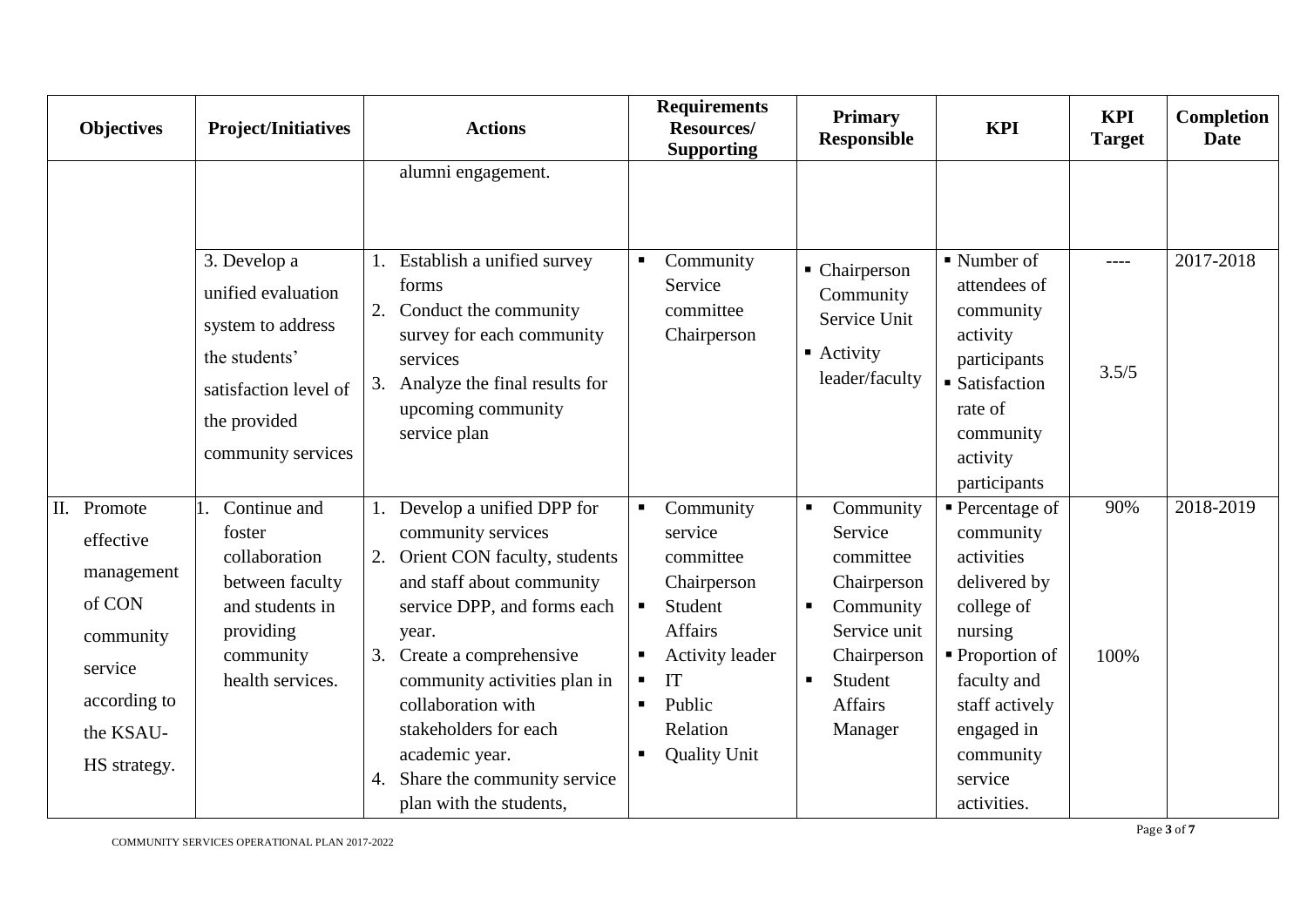| <b>Objectives</b> | <b>Project/Initiatives</b>                                                                      | <b>Actions</b>                                                                                                                                                                                                                                                                                                                                                                                                                                                         | <b>Requirements</b><br>Resources/<br><b>Supporting</b>                                                                                                   | <b>Primary</b><br><b>Responsible</b>                                                 | <b>KPI</b>                                                                                                                                                                                                          | <b>KPI</b><br><b>Target</b> | <b>Completion</b><br><b>Date</b> |
|-------------------|-------------------------------------------------------------------------------------------------|------------------------------------------------------------------------------------------------------------------------------------------------------------------------------------------------------------------------------------------------------------------------------------------------------------------------------------------------------------------------------------------------------------------------------------------------------------------------|----------------------------------------------------------------------------------------------------------------------------------------------------------|--------------------------------------------------------------------------------------|---------------------------------------------------------------------------------------------------------------------------------------------------------------------------------------------------------------------|-----------------------------|----------------------------------|
|                   | 2. Maintain<br>collaboration<br>with the three<br>campuses, other<br><b>KSAU-HS</b><br>colleges | faculty, and staff members.<br>Share the list of the potential<br>5.<br>community service activities<br>month advanced before the<br>due date.<br>Share the unified<br>comprehensive community<br>activities plan with the three<br>campuses (the focus is on<br>international health days)<br>Allocate the activities<br>2.<br>(international health days)<br>based the needs and the<br>resources availability of<br>other colleges within the<br>KSAU-HS each year. | Dean<br>$\blacksquare$<br>Community<br>Service Unit<br><b>Quality Unit</b><br>п<br><b>Public Relation</b><br>Student<br>$\blacksquare$<br><b>Affairs</b> | Community<br>Services Unit<br>Chairperson                                            | $\blacksquare$ Percentage of<br>community<br>activities<br>delivered<br>collaborativel<br>y by the<br>CON in three<br>campuses per<br>year.<br>$\blacksquare$ Number of<br>collaborative<br>community<br>activities | 10%<br>1 per year           | 2019-2020                        |
|                   |                                                                                                 |                                                                                                                                                                                                                                                                                                                                                                                                                                                                        |                                                                                                                                                          |                                                                                      | with other<br>colleges per<br>year.                                                                                                                                                                                 |                             |                                  |
|                   | 3. Establish<br>agreements with<br>national<br>community<br>agencies                            | Initiate formal agreements to<br>1.<br>conduct community services<br>with other agencies.<br>Evaluate the effectiveness of<br>2.<br>the community services                                                                                                                                                                                                                                                                                                             | Dean<br>$\blacksquare$<br><b>Public Relation</b><br>$\blacksquare$<br>Student affairs<br>$\blacksquare$<br><b>Quality Unit</b><br>$\blacksquare$         | Community<br>$\blacksquare$<br>service<br>committee<br>Chairperson<br>Community<br>п | Number of<br>agencies in<br>collaboration<br>with the<br>College of                                                                                                                                                 | 2 agencies                  | 2020-2021                        |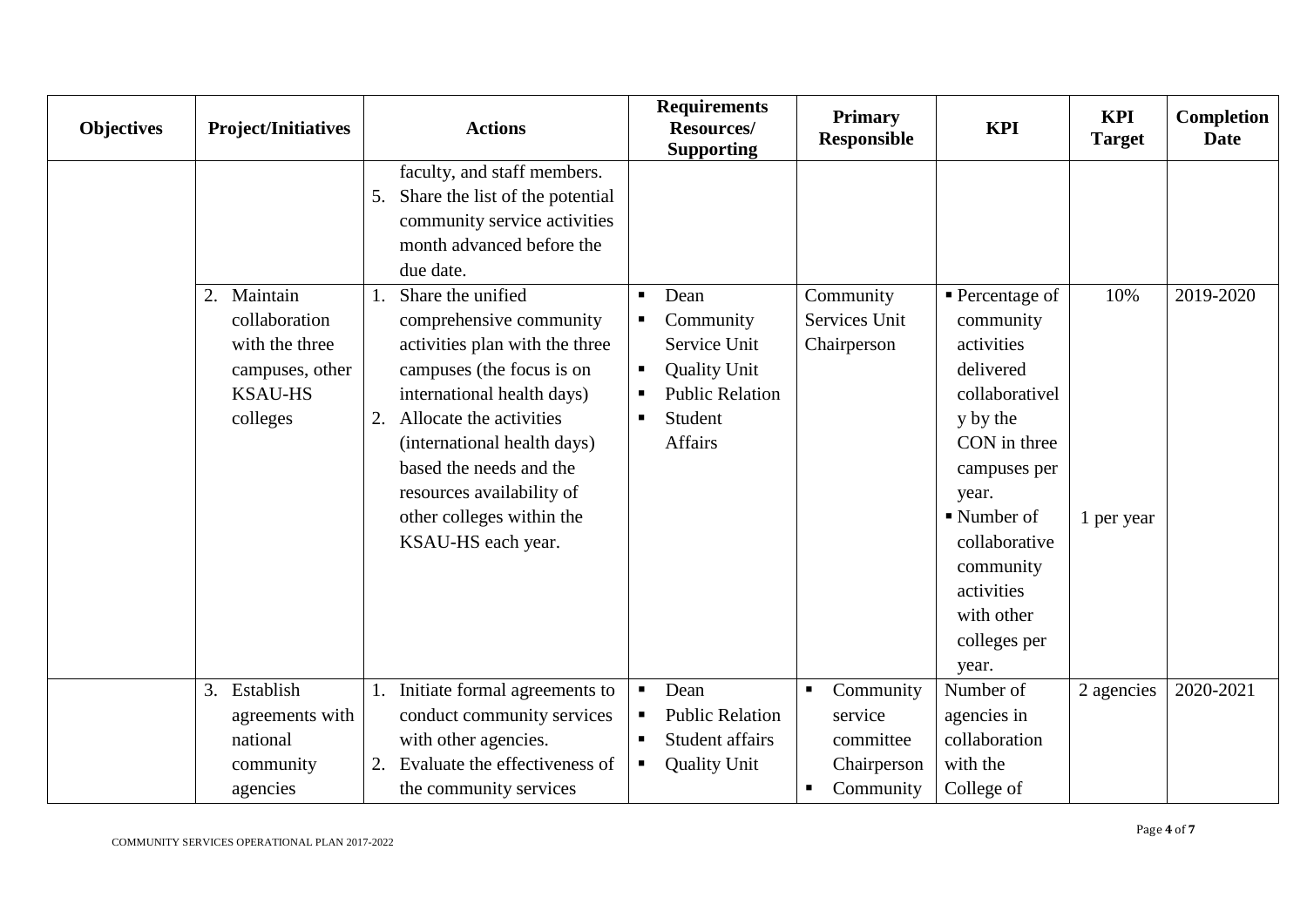| <b>Objectives</b> | <b>Project/Initiatives</b> | <b>Actions</b>                     | <b>Requirements</b><br>Resources/<br><b>Supporting</b> | <b>Primary</b><br><b>Responsible</b> | <b>KPI</b>               | <b>KPI</b><br><b>Target</b> | Completion<br><b>Date</b> |
|-------------------|----------------------------|------------------------------------|--------------------------------------------------------|--------------------------------------|--------------------------|-----------------------------|---------------------------|
|                   |                            |                                    |                                                        | Service Unit                         | Nursing.                 |                             |                           |
|                   |                            |                                    |                                                        | Chairperson                          |                          |                             |                           |
|                   | 4. Utilize social          | Develop social media               | University<br>$\blacksquare$                           | Community<br>$\blacksquare$          | $\blacksquare$ Number of | ---------                   | 2020-2021                 |
|                   | media to                   | accounts (YouTube,                 | Media services                                         | Service Unit                         | social media             |                             |                           |
|                   | announce,                  | Facebook, Instugram, and           | <b>Public Relation</b><br>ш                            | Chairperson                          | posts in the             |                             |                           |
|                   | educate and                | Snapchat) within the               |                                                        | Public<br>$\blacksquare$             | community                |                             |                           |
|                   | interact with the          | university system to target        |                                                        | Relation                             | activities               | 4 per year                  |                           |
|                   | community                  | the general population.            |                                                        |                                      | $\blacksquare$ Number of |                             |                           |
|                   |                            | Collaborate with Nursing<br>2.     |                                                        |                                      | community                |                             |                           |
|                   |                            | Department Units to submit         |                                                        |                                      | education                |                             |                           |
|                   |                            | short educational material to      |                                                        |                                      | programs that            |                             |                           |
|                   |                            | be posted on CON website           |                                                        |                                      | lunched                  |                             |                           |
|                   |                            | and social media accounts.         |                                                        |                                      | through the              |                             |                           |
|                   |                            | Disseminate effective health<br>3. |                                                        |                                      | social media             |                             |                           |
|                   |                            | educational materials via the      |                                                        |                                      | accounts.                |                             |                           |
|                   |                            | CON social media account           |                                                        |                                      |                          |                             |                           |
|                   |                            | 4. Assess the effectiveness of     |                                                        |                                      |                          |                             |                           |
|                   |                            | the health educational             |                                                        |                                      |                          |                             |                           |
|                   |                            | materials via public               |                                                        |                                      |                          |                             |                           |
|                   |                            | responses in social media          |                                                        |                                      |                          |                             |                           |
|                   | 5. Identify the            | Communicate with various<br>1.     | Community                                              | Community                            | Number of                | 50%                         | 2019-2020                 |
|                   | community                  | community agencies to              | activity leader/                                       | Service Unit                         | activities based         |                             |                           |
|                   | health needs               | identify their needs by the        | faculty                                                | Chairperson                          | on community             |                             |                           |
|                   |                            | end of each academic year          | members.                                               |                                      | needs.                   |                             |                           |
|                   |                            | Develop need assessment<br>2.      | <b>Student Affairs</b>                                 |                                      |                          |                             |                           |
|                   |                            | plan and based on survey           | Research Unit<br>п                                     |                                      |                          |                             |                           |
|                   |                            | feedback, community                |                                                        |                                      |                          |                             |                           |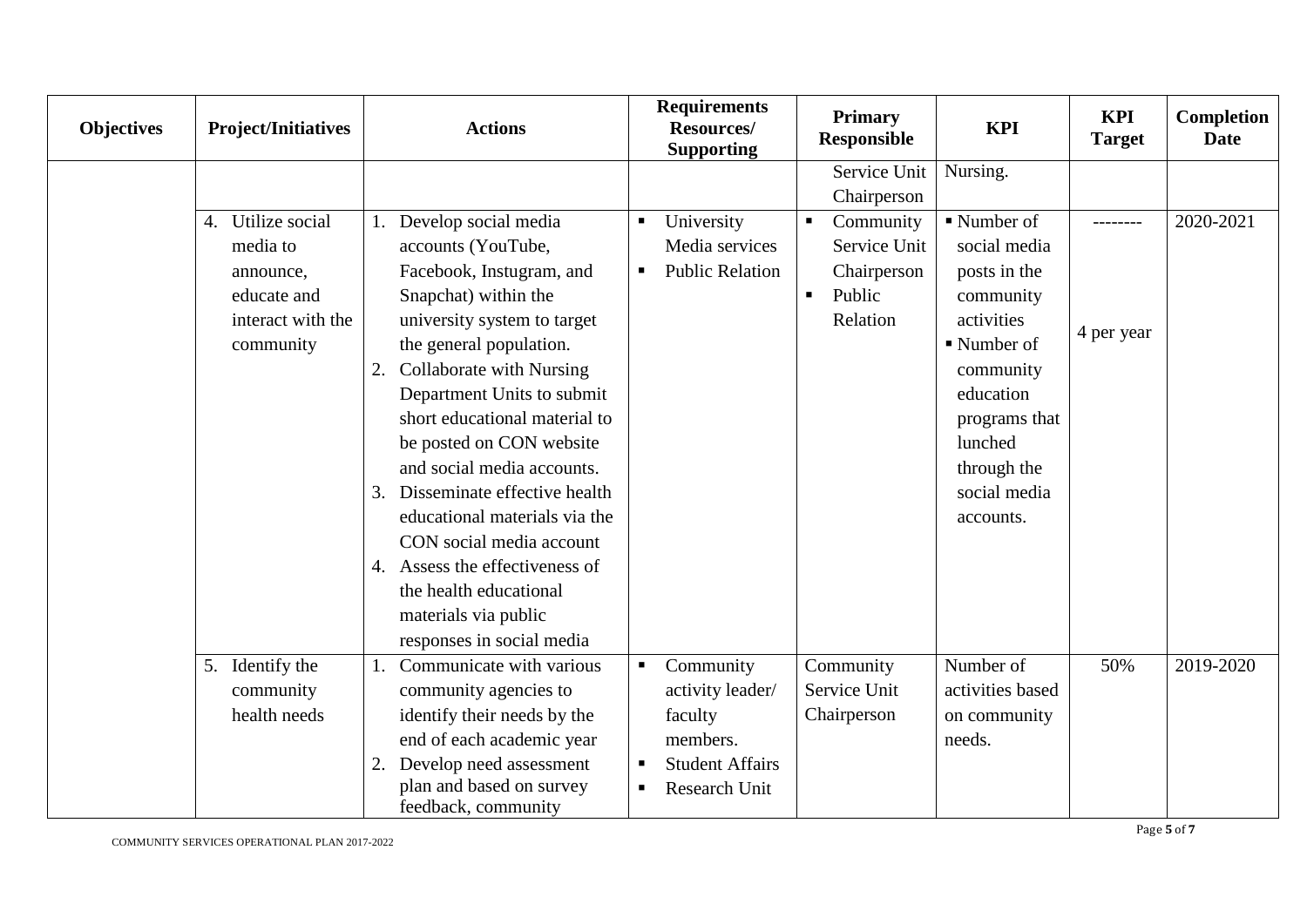| <b>Objectives</b>                                                                                        | <b>Project/Initiatives</b>                                                                                          | <b>Actions</b>                                                                                                                                                            | <b>Requirements</b><br>Resources/<br><b>Supporting</b>                                            | <b>Primary</b><br><b>Responsible</b>                         | <b>KPI</b>                                                                                                | <b>KPI</b><br><b>Target</b> | <b>Completion</b><br><b>Date</b> |
|----------------------------------------------------------------------------------------------------------|---------------------------------------------------------------------------------------------------------------------|---------------------------------------------------------------------------------------------------------------------------------------------------------------------------|---------------------------------------------------------------------------------------------------|--------------------------------------------------------------|-----------------------------------------------------------------------------------------------------------|-----------------------------|----------------------------------|
|                                                                                                          |                                                                                                                     | agencies invitation, and<br>satisfaction surveys analysis.<br>Collaborate with the research<br>3.<br>unit to identify community-<br>based research area of<br>concern     |                                                                                                   |                                                              |                                                                                                           |                             |                                  |
|                                                                                                          | Initiate<br>6.<br>community<br>education<br>through<br>utilization of<br>innovative<br>technology and<br>simulation | Engage the faculty members<br>and nursing students in<br>developing an effective e-<br>learning educational sessions<br>(recording educational<br>videos)                 | IT services<br>$\blacksquare$<br>Media services<br>$\blacksquare$                                 | Community<br>Service Unit<br>Chairperson                     | Number of<br>community<br>services<br>delivered<br>through<br>innovative<br>technology and<br>simulation. | One per<br>year             | 2021-2022                        |
| Monitor<br>Ш.<br>and<br>document<br>community<br>services<br>using<br>structured<br>digital<br>database. | Utilization of<br>community<br>database for<br>community<br>activities                                              | Establish dashboard for<br>community services<br>Develop an online database<br>2.<br>for students and alumni<br>Activate the automated<br>3.<br>online monitoring system. | Chairperson of<br>Community<br>Service<br>Committee<br>Community<br>п<br>Service Unit<br>Members. | IT department<br>Chairperson of<br>Community<br>Service Unit | Percentage of<br>community<br>activities<br>which utilized<br>the database                                | Achieved                    | 2017-2018                        |